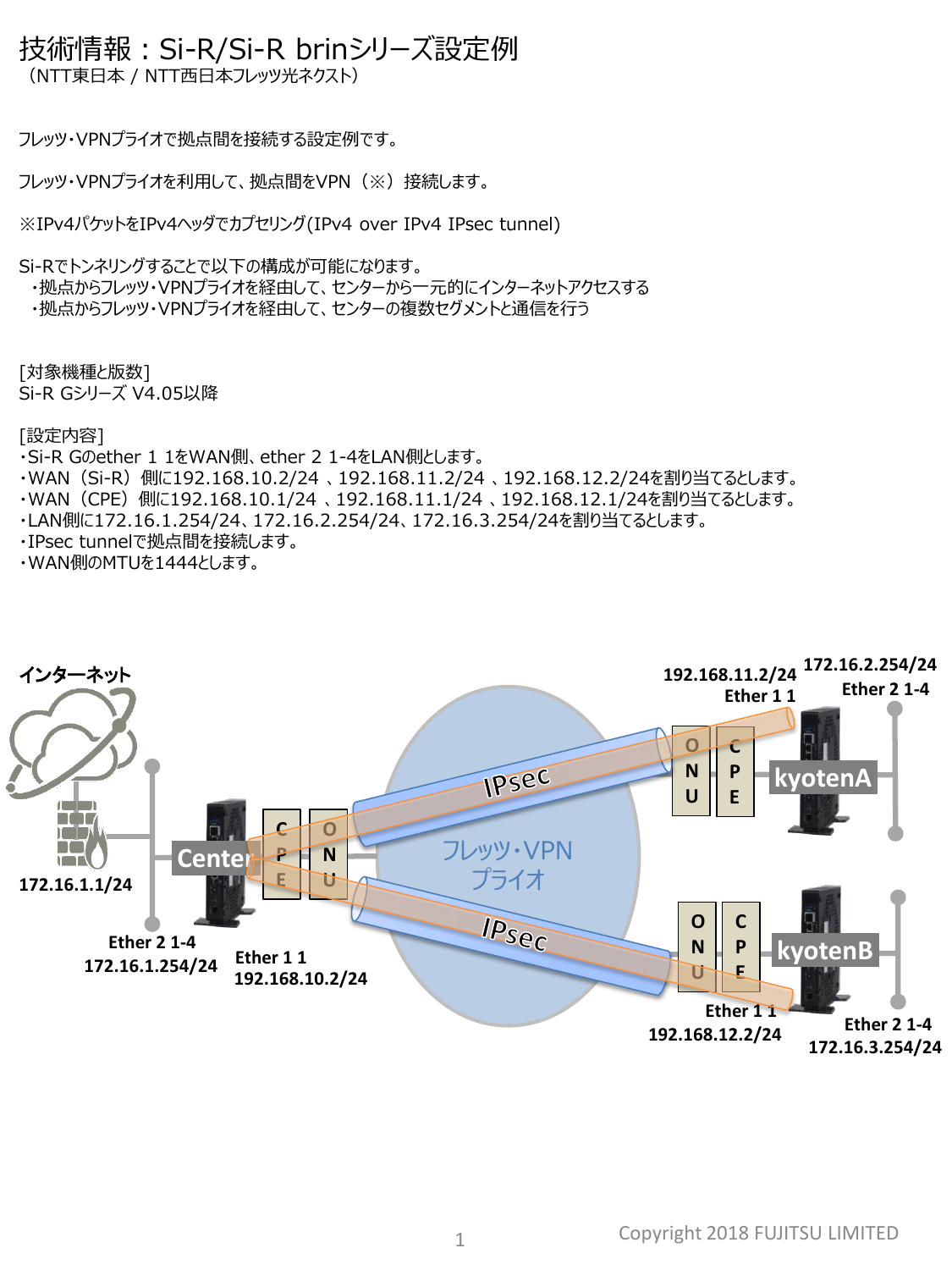[設定例] ・sir-keyにはIPsec鍵を設定してください。 Center設定例 ether 1 1 vlan untag 1 ether 2 1 vlan untag 2 ether 2 2 vlan untag 2 ether 2 3 vlan untag 2 ether 2 4 vlan untag 2 lan 0 mtu 1444 lan 0 ip address 192.168.10.2/24 3 lan 0 ip route 0 192.168.11.0/24 192.168.10.1 1 1 lan 0 ip route 1 192.168.12.0/24 192.168.10.1 1 1 lan 0 vlan 1 lan 1 ip address 172.16.1.254/24 3 lan 1 ip route 0 default 172.16.1.1 1 1 lan 1 vlan 2 remote 0 name kyotenA remote 0 mtu 1374 remote 0 ap 0 datalink type ipsec remote 0 ap 0 keep connect remote 0 ap 0 ipsec type ike remote 0 ap 0 ipsec ike protocol esp remote 0 ap 0 ipsec ike encrypt aes-cbc-128 remote 0 ap 0 ipsec ike auth hmac-sha1 remote 0 ap 0 ike shared key text sir-key remote 0 ap 0 ike proposal 0 encrypt aes-cbc-128 remote 0 ap 0 ike proposal 0 hash hmac-sha1 remote 0 ap 0 tunnel local 192.168.10.2 remote 0 ap 0 tunnel remote 192.168.11.2 remote 0 ap 0 sessionwatch address 172.16.1.254 172.16.2.254 remote 0 ip route 0 172.16.2.0/24 1 60 remote 0 ip msschange 1334 remote 1 name kyotenB remote 1 mtu 1374 remote 1 ap 0 datalink type ipsec remote 1 ap 0 keep connect remote 1 ap 0 ipsec type ike remote 1 ap 0 ipsec ike protocol esp remote 1 ap 0 ipsec ike encrypt aes-cbc-128 remote 1 ap 0 ipsec ike auth hmac-sha1 remote 1 ap 0 ike shared key text sir-key remote 1 ap 0 ike proposal 0 encrypt aes-cbc-128 remote 1 ap 0 ike proposal 0 hash hmac-sha1 remote 1 ap 0 tunnel local 192.168.10.2 remote 1 ap 0 tunnel remote 192.168.12.2 remote 1 ap 0 sessionwatch address 172.16.1.254 172.16.3.254 remote 1 ip route 0 172.16.3.0/24 1 60 remote 1 ip msschange 1334 time zone 0900 consoleinfo autologout 1h telnetinfo autologout 10m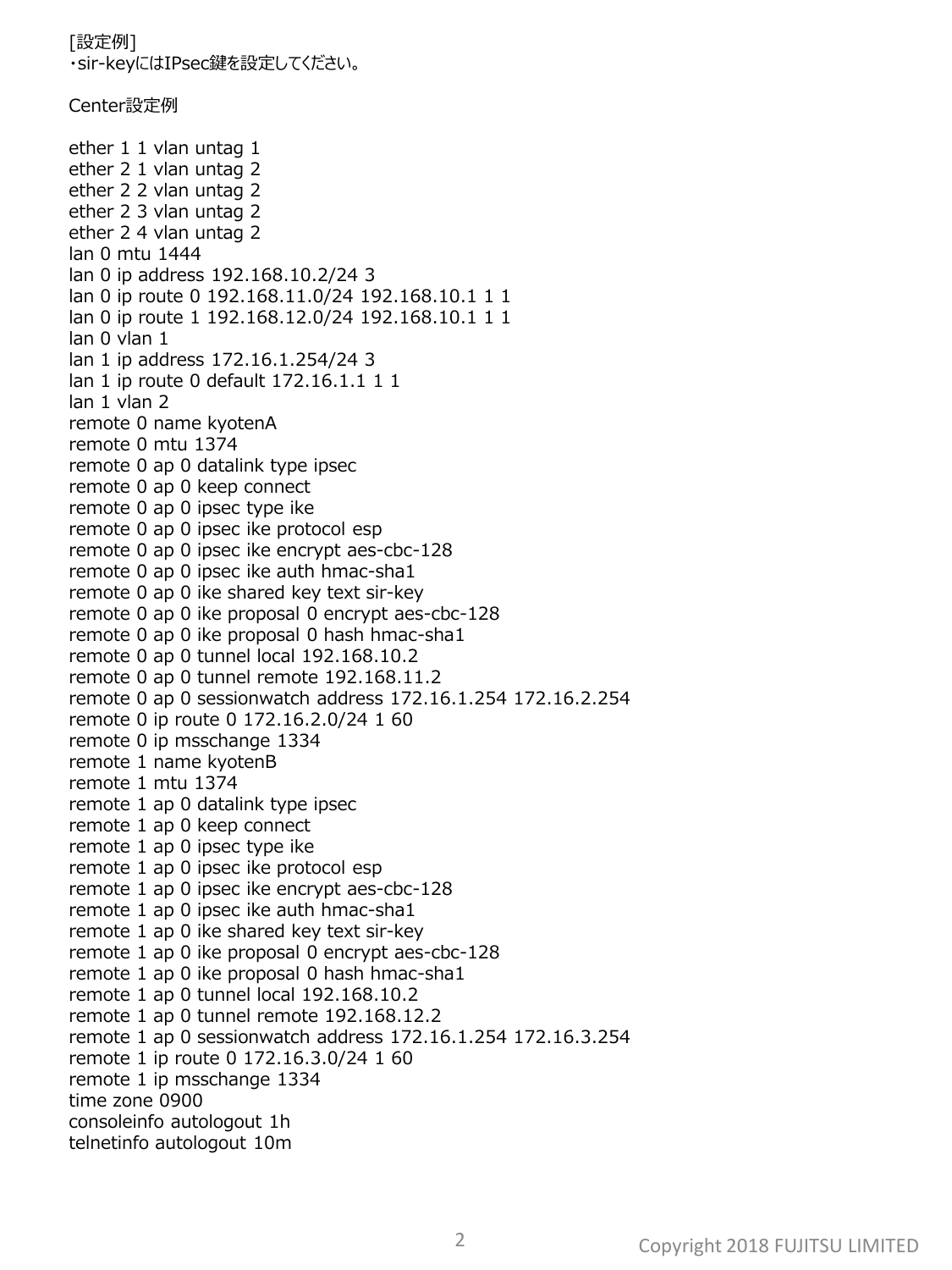ether 1 1 vlan untag 1 ether 2 1 vlan untag 2 ether 2 2 vlan untag 2 ether 2 3 vlan untag 2 ether 2 4 vlan untag 2 lan 0 mtu 1444 lan 0 ip address 192.168.11.2/24 3 lan 0 ip route 0 192.168.10.0/24 192.168.11.1 1 1 lan 0 vlan 1 lan 1 ip address 172.16.2.254/24 3 lan 1 vlan 2 remote 0 name Center remote 0 mtu 1374 remote 0 ap 0 datalink type ipsec remote 0 ap 0 keep connect remote 0 ap 0 ipsec type ike remote 0 ap 0 ipsec ike protocol esp remote 0 ap 0 ipsec ike encrypt aes-cbc-128 remote 0 ap 0 ipsec ike auth hmac-sha1 remote 0 ap 0 ike shared key text sir-key remote 0 ap 0 ike proposal 0 encrypt aes-cbc-128 remote 0 ap 0 ike proposal 0 hash hmac-sha1 remote 0 ap 0 tunnel local 192.168.11.2 remote 0 ap 0 tunnel remote 192.168.10.2 remote 0 ap 0 sessionwatch address 172.16.2.254 172.16.1.254 remote 0 ip route 0 default 1 60 remote 0 ip msschange 1334 time zone 0900 consoleinfo autologout 1h telnetinfo autologout 10m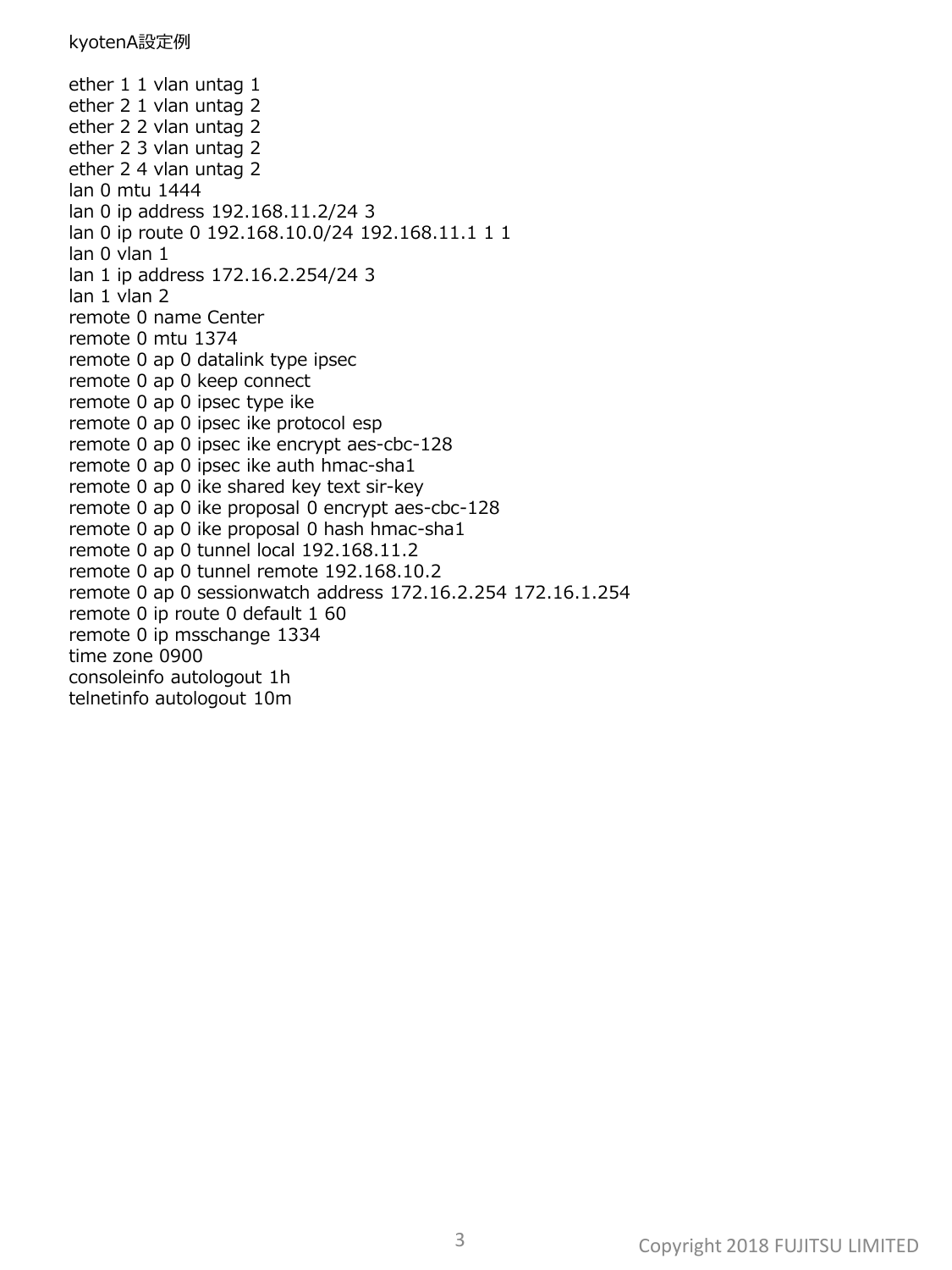ether 1 1 vlan untag 1 ether 2 1 vlan untag 2 ether 2 2 vlan untag 2 ether 2 3 vlan untag 2 ether 2 4 vlan untag 2 lan 0 mtu 1444 lan 0 ip address 192.168.12.2/24 3 lan 0 ip route 0 192.168.10.0/24 192.168.12.1 1 1 lan 0 vlan 1 lan 1 ip address 172.16.3.254/24 3 lan 1 vlan 2 remote 0 name Center remote 0 mtu 1374 remote 0 ap 0 datalink type ipsec remote 0 ap 0 keep connect remote 0 ap 0 ipsec type ike remote 0 ap 0 ipsec ike protocol esp remote 0 ap 0 ipsec ike encrypt aes-cbc-128 remote 0 ap 0 ipsec ike auth hmac-sha1 remote 0 ap 0 ike shared key text sir-key remote 0 ap 0 ike proposal 0 encrypt aes-cbc-128 remote 0 ap 0 ike proposal 0 hash hmac-sha1 remote 0 ap 0 tunnel local 192.168.12.2 remote 0 ap 0 tunnel remote 192.168.10.2 remote 0 ap 0 sessionwatch address 172.16.3.254 172.16.1.254 remote 0 ip route 0 default 1 60 remote 0 ip msschange 1334 time zone 0900 consoleinfo autologout 1h telnetinfo autologout 10m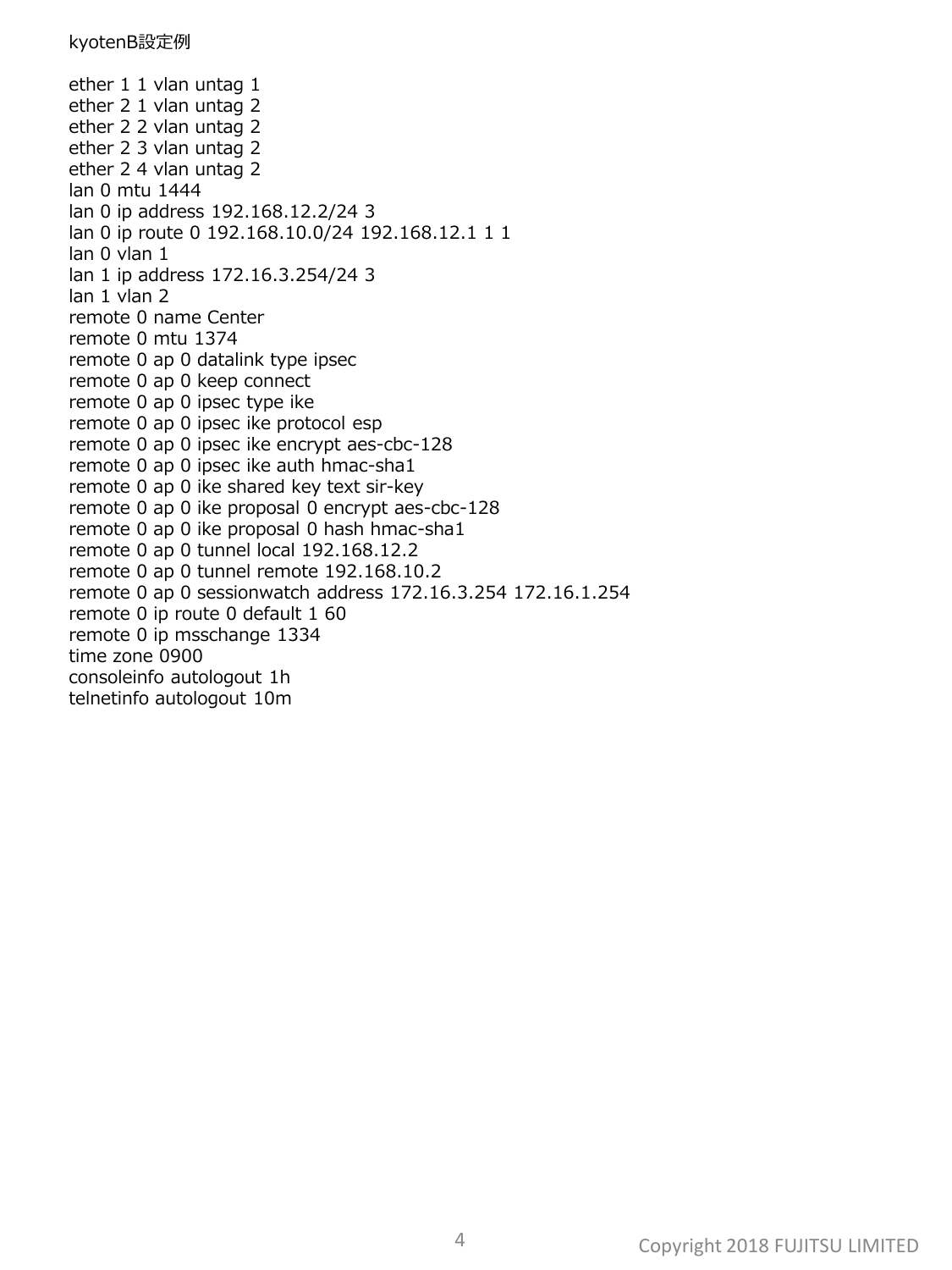解説 Center設定解説

ether 1 1 vlan untag 1 #ether1 1ポートをTag なしVLAN1に設定します。

ether 2 1-4 vlan untag 2 #ether2 1-4ポートをTag なしVLAN2に設定します。

lan 0 mtu 1444 #MTU長を1444に設定します。

lan 0 ip address 192.168.10.2/24 3 #WAN側IPアドレスを設定します。 #・192.168.10.2/24 : WAN側のIPアドレス/マスクです。 #・3:ブロードキャストアドレスのタイプ。通常は3で構いません。

lan 0 ip route 0 192.168.11.0/24 192.168.10.1 1 1 lan 0 ip route 1 192.168.12.0/24 192.168.10.1 1 1 #kyotenA向けのStatic経路を設定します。 #・192.168.11.0/24 : 宛先ネットワーク/マスクです。 #・192.168.10.1 : ネクストホップです。 #・1 : metric値。通常は1で構いません。 #・1 : distance値。通常は1で構いません。 #kyotenB向けのStatic経路を設定します。 #・192.168.12.0/24 : 宛先ネットワーク/マスクです。 #・192.168.10.1 : ネクストホップです。 #・1 : metric値。通常は1で構いません。 #・1 : distance値。通常は1で構いません。

lan 0 vlan 1 #VLAN ID とlan 定義番号の関連付けを行います。

lan 1 ip address 172.16.1.254/24 3 #LAN側IPアドレスを設定します。 #・172.16.1.254/24 : LAN側のIPアドレス/マスクです。 #・3:ブロードキャストアドレスのタイプ。通常は3で構いません。

lan 1 ip route 0 default 172.16.1.1 1 1 #インターネット向けのStatic経路を設定します。 #・172.16.1.1 : ネクストホップです。 #・1 : metric値。通常は1で構いません。 #・1 : distance値。通常は1で構いません。

lan 1 vlan 2 #VLAN ID とlan 定義番号の関連付けを行います。

remote 0 name kyotenA #kyotenA向けのIPsecインターフェースの名前 (任意)を設定します。

remote 0 mtu 1374 #MTU長を1374byteに設定します。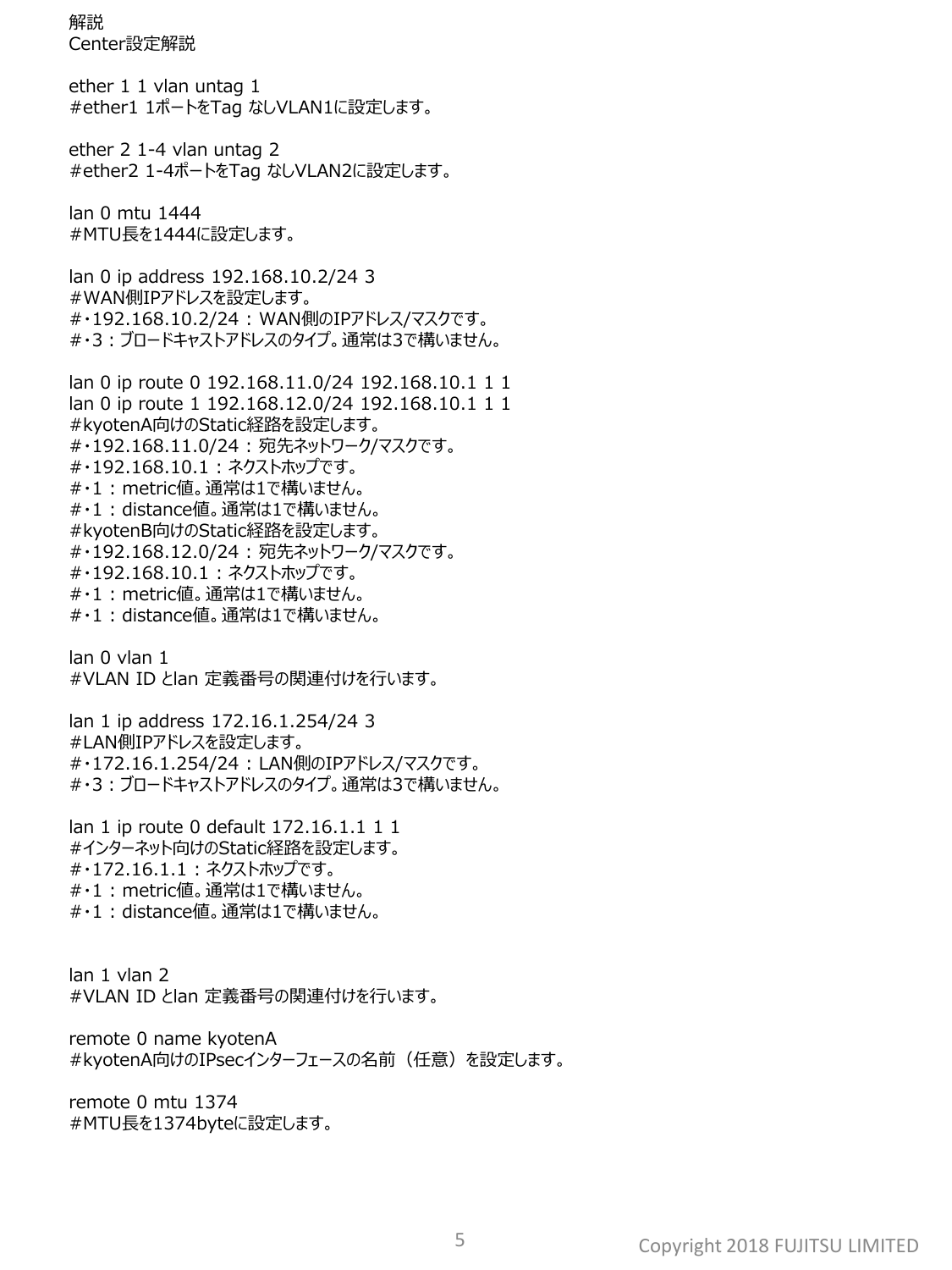remote 0 ap 0 datalink type ipsec #パケット転送方法としてIPsecを設定します。

remote 0 ap 0 keep connect #常時接続します。

remote 0 ap 0 ipsec type ike #IPsec情報のタイプにIPsec自動鍵交換(IKE Version1)を設定します。

remote 0 ap 0 ipsec ike protocol esp #自動鍵交換用IPsec情報のセキュリティプロトコルにESP(暗号)を設定します。

remote 0 ap 0 ipsec ike encrypt aes-cbc-128 #自動鍵交換用IPsec情報の暗号情報にAES128ビットを設定します。

remote 0 ap 0 ipsec ike auth hmac-sha1 #自動鍵交換用IPsec情報の認証情報にSHA1を設定します。

remote 0 ap 0 ike shared key text sir-key #IKEセッション確立時の共有鍵(Pre-shared key)を設定します。

remote 0 ap 0 ike proposal 0 encrypt aes-cbc-128 #IKEセッション用暗号情報の暗号アルゴリズムにAES128ビットを設定します。

remote 0 ap 0 ike proposal 0 hash hmac-sha1 #IKEセッション用の認証情報にSHA1を設定します。

remote 0 ap 0 tunnel local 192.168.10.2 remote 0 ap 0 tunnel remote 192.168.11.2 #IPsecトンネルの送信元/送信先アドレスの設定をします。

remote 0 ap 0 sessionwatch address 172.16.1.254 172.16.2.254 #接続先セッション監視の設定をします。 #・172.168.1.254 : ICMP ECHOパケットの送信元IPアドレスです。 #・172.168.2.254 : ICMP ECHOパケットの宛先IPアドレスです。

remote 0 ip route 0 172.16.2.0/24 1 60 #kyotenA向きにStaticルートを設定します。

remote 0 ip msschange 1334 #MSS書き換えの設定をします。

remote 1 name kyotenB #kyotenA向けのIPsecインターフェースの名前(任意)を設定します。

remote 1 mtu 1374 #MTU長を1374byteに設定します。

remote 1 ap 0 datalink type ipsec #パケット転送方法としてIPsecを設定します。

remote 1 ap 0 keep connect #インターネットへ常時接続します。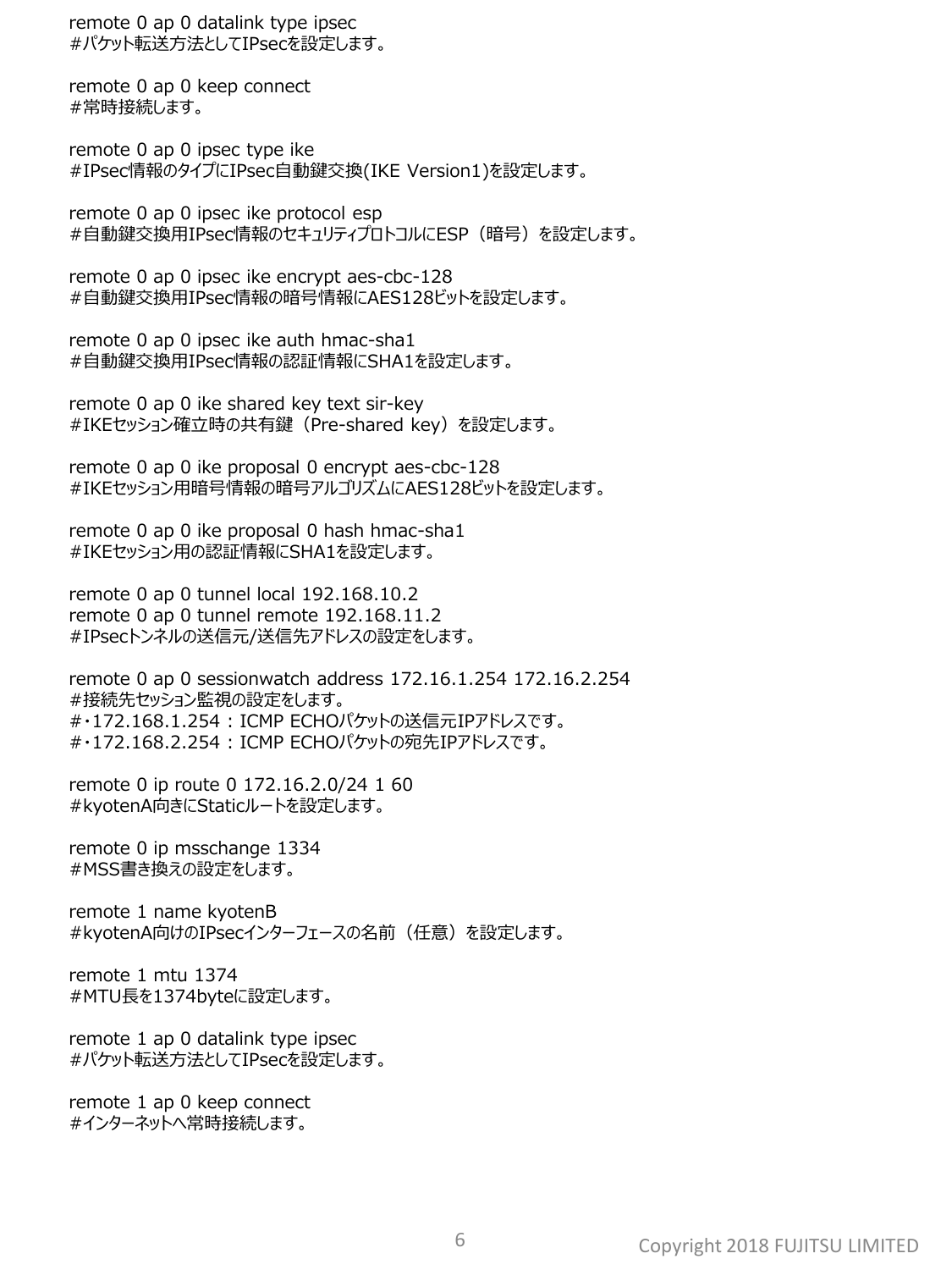remote 1 ap 0 ipsec type ike #IPsec情報のタイプにIPsec自動鍵交換(IKE Version1)を設定します。

remote 1 ap 0 ipsec ike protocol esp #自動鍵交換用IPsec情報のセキュリティプロトコルにESP(暗号)を設定します。

remote 1 ap 0 ipsec ike encrypt aes-cbc-128 #自動鍵交換用IPsec情報の暗号情報にAES128ビットを設定します。

remote 1 ap 0 ipsec ike auth hmac-sha1 #自動鍵交換用IPsec情報の認証情報にSHA1を設定します。

remote 1 ap 0 ike shared key text sir-key #IKEセッション確立時の共有鍵(Pre-shared key)を設定します。

remote 1 ap 0 ike proposal 0 encrypt aes-cbc-128 #IKEセッション用暗号情報の暗号アルゴリズムにAES128ビットを設定します。

remote 1 ap 0 ike proposal 0 hash hmac-sha1 #IKEセッション用の認証情報にSHA1を設定します。

remote 1 ap 0 tunnel local 192.168.10.2 remote 1 ap 0 tunnel remote 192.168.12.2 #IPsecトンネルの送信元/送信先アドレスの設定をします。

remote 1 ap 0 sessionwatch address 172.16.1.254 172.16.3.254 #接続先セッション監視の設定をします。 #・172.168.1.254 : ICMP ECHOパケットの送信元IPアドレスです。 #・172.168.3.254 : ICMP ECHOパケットの宛先IPアドレスです。

remote 1 ip route 0 172.16.3.0/24 1 60 #kyotenB向きにStaticルートを設定します。

remote 1 ip msschange 1334 #MSS書き換えの設定をします。

time zone 0900 #タイムゾーンを設定します。通常はこのままで構いません。

consoleinfo autologout 1h telnetinfo autologout 10m #シリアルコンソール、TELNETコネクションの入出力がない場合のコネクション切断時間を設定します。通常はこ の値で構いません。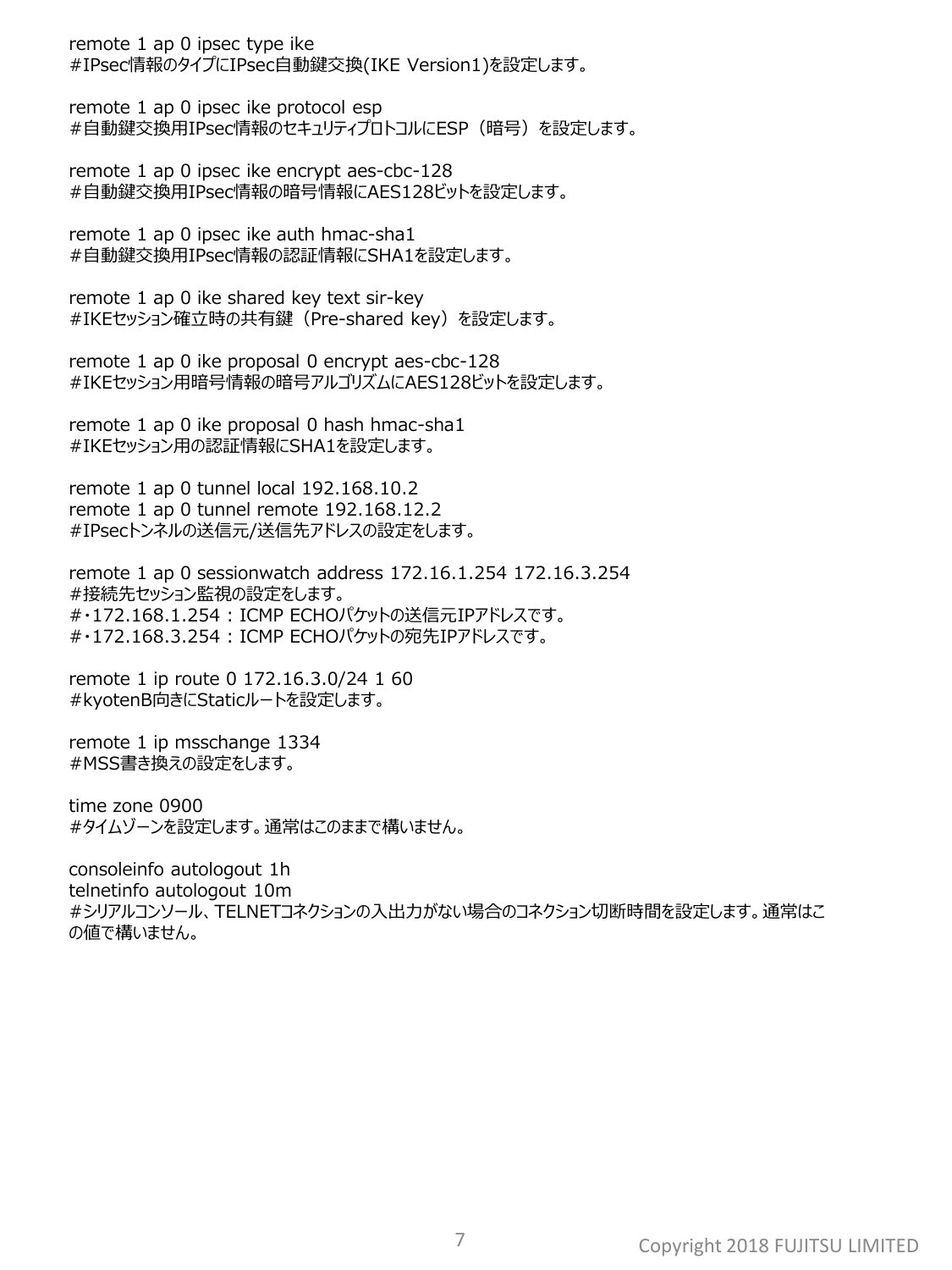解説 kyotenA設定解説

ether 1 1 vlan untag 1 #ether1 1ポートをTag なしVLAN1に設定します。

ether 2 1-4 vlan untag 2 #ether2 1-4ポートをTag なしVLAN2に設定します。

lan 0 mtu 1444 #MTU長を1444に設定します。

lan 0 ip address 192.168.11.2/24 3 #WAN側IPアドレスを設定します。 #・192.168.11.2/24 : WAN側のIPアドレス/マスクです。 #・3:ブロードキャストアドレスのタイプ。通常は3で構いません。

lan 0 ip route 0 192.168.10.0/24 192.168.11.1 1 1 #Center向けのStatic経路を設定します。 #・192.168.10.0/24 : 宛先ネットワーク/マスクです。 #・192.168.11.1 : ネクストホップです。 #・1 : metric値。通常は1で構いません。 #・1 : distance値。通常は1で構いません。

lan 0 vlan 1 #VLAN ID とlan 定義番号の関連付けを行います。

lan 1 ip address 172.16.2.254/24 3 #LAN側IPアドレスを設定します。 #・172.16.2.254/24 : LAN側のIPアドレス/マスクです。 #・3:ブロードキャストアドレスのタイプ。通常は3で構いません。

lan 1 vlan 2 #VLAN ID とlan 定義番号の関連付けを行います。

remote 0 name Center #Center向けのIPsecインターフェースの名前 (任意) を設定します。

remote 0 mtu 1374 #MTU長を1374byteに設定します。

remote 0 ap 0 datalink type ipsec #パケット転送方法としてIPsecを設定します。

remote 0 ap 0 keep connect #インターネットへ常時接続します。

remote 0 ap 0 ipsec type ike #IPsec情報のタイプにIPsec自動鍵交換(IKE Version1)を設定します。

remote 0 ap 0 ipsec ike protocol esp #自動鍵交換用IPsec情報のセキュリティプロトコルにESP(暗号)を設定します。

remote 0 ap 0 ipsec ike encrypt aes-cbc-128 #自動鍵交換用IPsec情報の暗号情報にAES128ビットを設定します。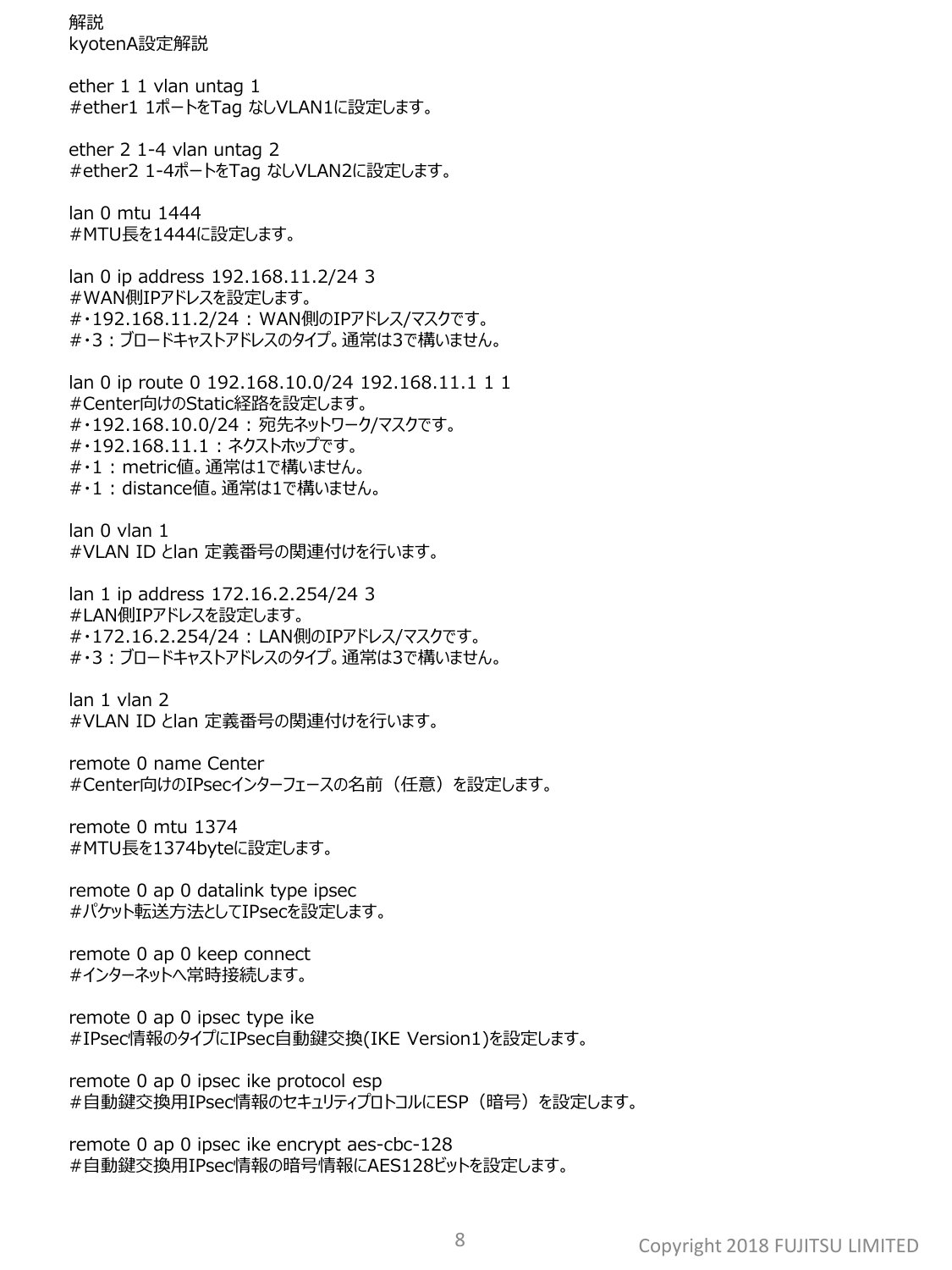remote 0 ap 0 ipsec ike auth hmac-sha1 #自動鍵交換用IPsec情報の認証情報にSHA1を設定します。

remote 0 ap 0 ike shared key text sir-key #IKEセッション確立時の共有鍵(Pre-shared key)を設定します。

remote 0 ap 0 ike proposal 0 encrypt aes-cbc-128 #IKEセッション用暗号情報の暗号アルゴリズムにAES128ビットを設定します。

remote 0 ap 0 ike proposal 0 hash hmac-sha1 #IKEセッション用の認証情報にSHA1を設定します。

remote 0 ap 0 tunnel local 192.168.11.2 remote 0 ap 0 tunnel remote 192.168.10.2 #IPsecトンネルの送信元/送信先アドレスの設定をします。

remote 0 ap 0 sessionwatch address 172.16.2.254 172.16.1.254 #接続先セッション監視の設定をします。 #・172.168.2.254 : ICMP ECHOパケットの送信元IPアドレスです。 #・172.168.1.254 : ICMP ECHOパケットの宛先IPアドレスです。

remote 0 ip route 0 default 1 60 #Center向きにデフォルトルートを設定します。

remote 0 ip msschange 1334 #MSS書き換えの設定をします。

time zone 0900 #タイムゾーンを設定します。通常はこのままで構いません。

consoleinfo autologout 1h telnetinfo autologout 10m #シリアルコンソール、TELNETコネクションの入出力がない場合のコネクション切断時間を設定します。通常はこの 値で構いません。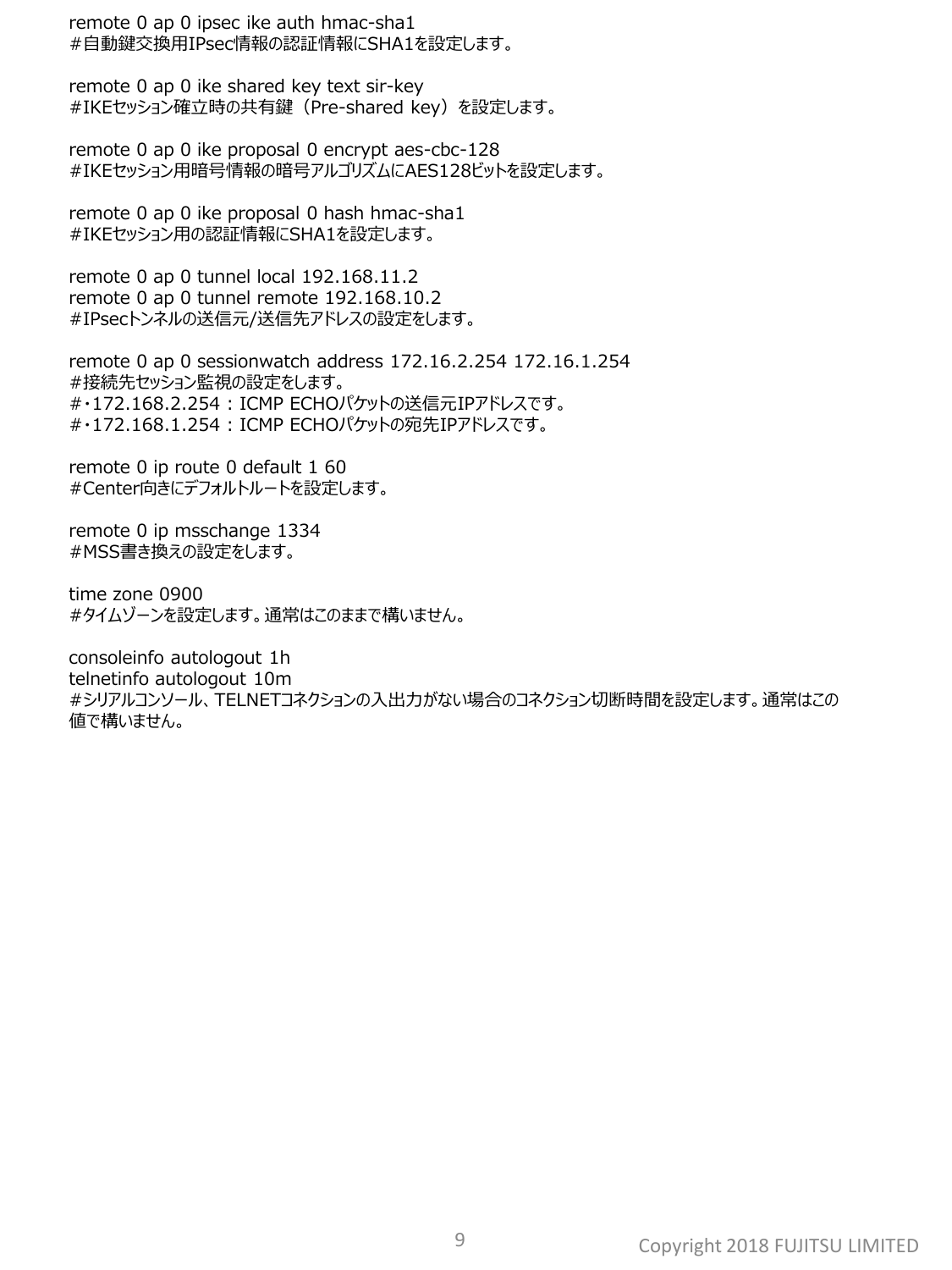解説 kyotenB設定解説

ether 1 1 vlan untag 1 #ether1 1ポートをTag なしVLAN1に設定します。

ether 2 1-4 vlan untag 2 #ether2 1-4ポートをTag なしVLAN2に設定します。

lan 0 mtu 1444 #MTU長を1444に設定します。

lan 0 ip address 192.168.12.2/24 3 #WAN側IPアドレスを設定します。 #・192.168.12.2/24 : WAN側のIPアドレス/マスクです。 #・3:ブロードキャストアドレスのタイプ。通常は3で構いません。

lan 0 ip route 0 192.168.10.0/24 192.168.12.1 1 1 #Center向けのStatic経路を設定します。 #・192.168.10.0/24 : 宛先ネットワーク/マスクです。 #・192.168.12.1 : ネクストホップです。 #・1 : metric値。通常は1で構いません。 #・1 : distance値。通常は1で構いません。

lan 0 vlan 1 #VLAN ID とlan 定義番号の関連付けを行います。

lan 1 ip address 172.16.3.254/24 3 #LAN側IPアドレスを設定します。 #・172.16.3.254/24 : LAN側のIPアドレス/マスクです。 #・3:ブロードキャストアドレスのタイプ。通常は3で構いません。

lan 1 vlan 2 #VLAN ID とlan 定義番号の関連付けを行います。

remote 0 name Center #Center向けのIPsecインターフェースの名前 (任意) を設定します。

remote 0 mtu 1374 #MTU長を1374byteに設定します。

remote 0 ap 0 datalink type ipsec #パケット転送方法としてIPsecを設定します。

remote 0 ap 0 keep connect #インターネットへ常時接続します。

remote 0 ap 0 ipsec type ike #IPsec情報のタイプにIPsec自動鍵交換(IKE Version1)を設定します。

remote 0 ap 0 ipsec ike protocol esp #自動鍵交換用IPsec情報のセキュリティプロトコルにESP(暗号)を設定します。

remote 0 ap 0 ipsec ike encrypt aes-cbc-128 #自動鍵交換用IPsec情報の暗号情報にAES128ビットを設定します。